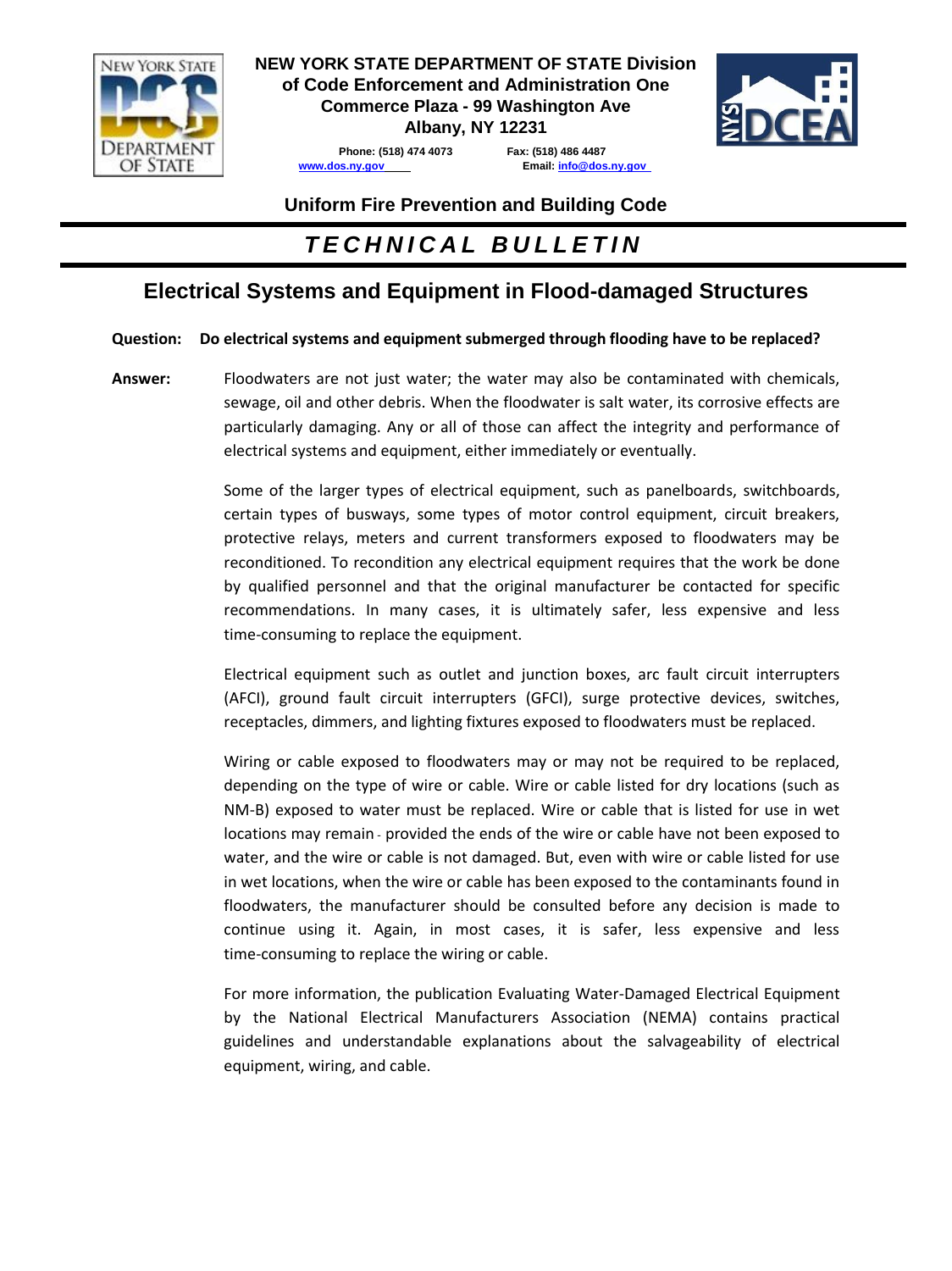**Question: When evaluating submerged electrical systems and equipment, who is qualified to determine what is damaged and must be removed, and what is not damaged and may remain?**

**Answer** The municipality determines who is qualified to evaluate submerged electrical systems and equipment for damage. Electrical contractors, licensed electricians (where required), third-party electrical inspectors, and utility company representatives would be considered qualified, having the training and knowledge of electrical systems and equipment necessary to evaluate damage caused by contact with floodwaters. The code enforcement official may also recognize other individuals as being qualified, based on other criteria.

**Question: It's been determined that portions of the electrical system and/or equipment in a dwelling are damaged and have to be removed. What are the requirements for Code compliance?**

**Answer:** The requirements for Code compliance depend on whether the work necessary to restore the electrical system and/or equipment to its pre-damaged state is a **repair** or a **Level 1 alteration**.

> **Repairs.** If the municipality determines that the restoration work is a repair, the installation of new system components and equipment do not have to meet new construction standards. A repair is defined as the restoration to good or sound condition of any part of an existing building for the purpose of its maintenance. Examples of what could be considered repairs to an electrical system would be the replacement of receptacles, switches, and light fixtures. Repairs do not normally require a building permit.

> **Level 1 Alterations.** If the municipality determines that the restoration work is a Level 1 alteration, the installation of new system components and equipment must comply with the requirements for new construction. Level 1 alterations are defined as the removal and replacement or the covering of existing materials, elements, equipment or fixtures using new materials, elements, equipment or fixtures that serve the same purpose, without reconfiguring the space. Examples of what could be considered Level 1 alterations to an electrical system would be the replacement of panelboards, circuit breakers, and branch circuit wiring. Level 1 alterations require a building permit.

#### **Question: The restoration work to the electrical system in the dwelling has been determined to be a repair. What are the requirements for Code compliance?**

Answer: Appendix J Section J4 of the *2010 Residential Code of New York State* (RCNYS) contains the provisions for repairs to one- and two-family dwellings and townhouses.

> Section J401.3 requires that in a flood hazard area, if the repairs will be a **substantial improvement**, the building must comply with the new construction provisions of Section R324. A **substantial improvement** is any repair or alteration to a building where the cost equals or exceeds 50 percent of the market value of the building before the repairs or alterations were started. Section R324.1.5 requires that electrical systems, equipment and components replaced as part of a substantial improvement meet the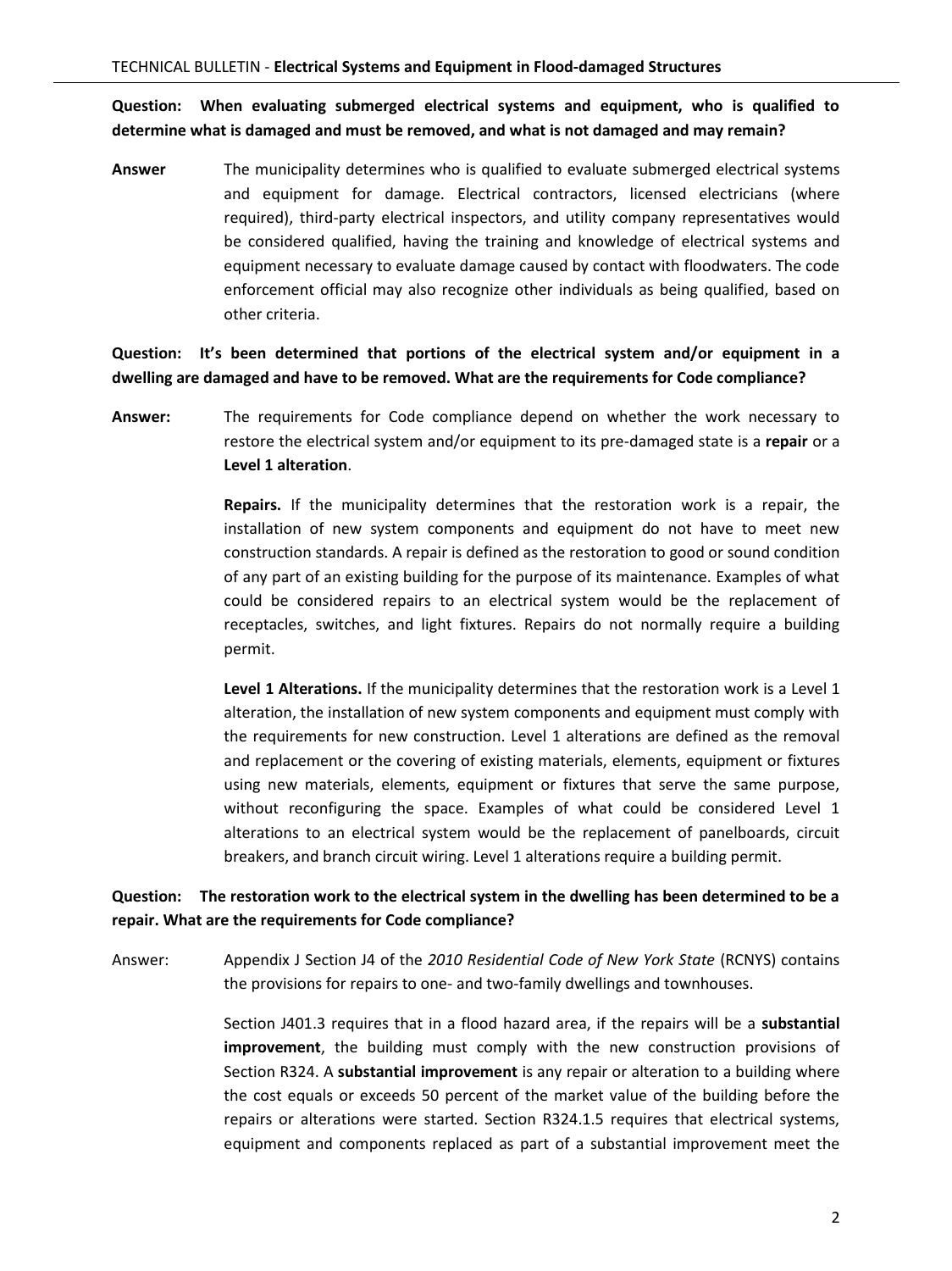requirements of the section, including being located at or above the design flood elevation plus a 2-foot freeboard as specified in Section R324.1.3.3. An exception allows electrical systems, equipment and components to be located below the design flood elevation provided specific conditions are met.

If the repairs will NOT be a "substantial improvement," and in most cases, they are not, compliance with Section J407 is all that is required. Section J407 allows existing electrical wiring and equipment to be repaired or replaced with like materials, with some exceptions.

### **Question: The restoration work to the electrical system in the dwelling has been determined to be a Level 1 alteration. What are the requirements for Code compliance?**

Answer: Appendix J Section J5 of the *2010 Residential Code of New York State* (RCNYS) contains the provisions for Level 1 alterations to one- and two-family dwellings and townhouses.

> Section J501.3 requires that in a flood hazard area, if the alterations will be a substantial improvement, the building must comply with the new construction provisions of Section R324. Section R324.1.5 requires that electrical systems, equipment and components replaced as part of a substantial improvement meet the requirements of the section, including being located at or above the design flood elevation plus a 2-foot freeboard as specified in Section R324.1.3.3. An exception allows electrical systems, equipment and components to be located below the design flood elevation provided specific conditions are met.

> If the alterations will NOT be a substantial improvement, compliance with Section J508 is required. Section J508 requires that any alteration made to the electrical system meet the requirements for new construction found in Chapters E33 through E42.

**Question: It's been determined that portions of the electrical system and/or equipment in a building (which isn't a one- or two-family dwelling or a townhouse) were damaged and have to be removed. What are the requirements for Code compliance for that building?** 

**Answer:** Repairs or alterations to buildings that are not one- or two-family dwellings or townhouses must be made in compliance with the *2010 Existing Building Code of New York State* (EBCNYS). The municipality will still determine whether the buildings are undergoing **repairs** or **Level 1 alterations**.

> Alterations or repairs may comply with Section 302.6 of Chapter 3 Prescriptive Compliance Method of the EBCNYS. Alternatively, Chapter 5 of the EBCNYS contains the provisions for **repairs**, and Chapter 6 contains the provisions for **Level 1 alterations**. The requirements in Chapters 3, 5 and 6 are similar to those in Appendix  $J -$  repairs or alterations to buildings in a flood hazard area that are substantial improvements require compliance with Section 1612 Flood Loads of the *2010 Building Code of New York State*.